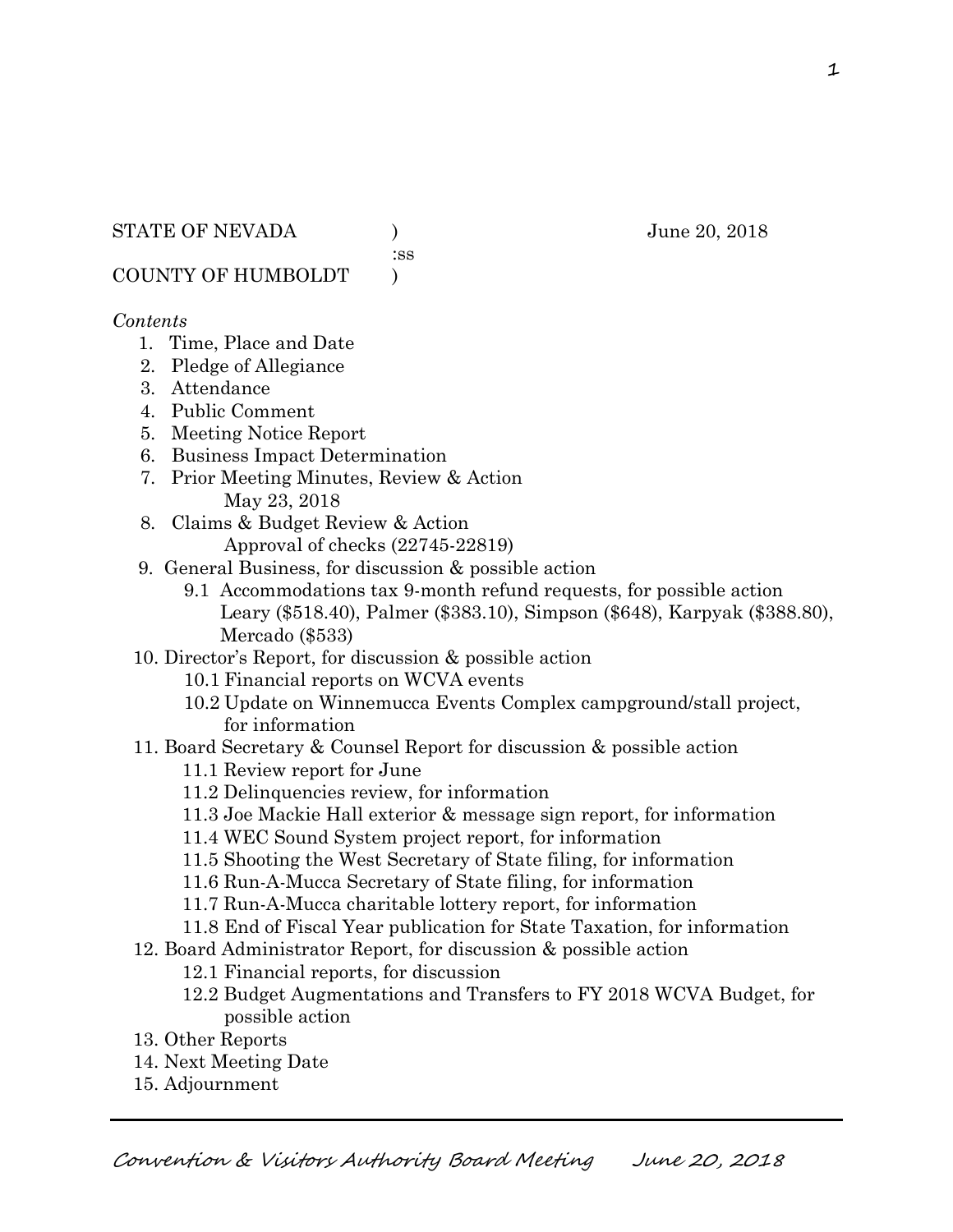### **MINUTES, JUNE 20, 2018**

**1. Time, Place and Date.** The Winnemucca Convention and Visitors Authority met in regular session in full conformity with the law at the Winnemucca Convention Center, West Hall, Winnemucca, Nevada at 4:00 pm on Wednesday, June 20, 2018 with Chairman Terry Boyle presiding.

## **2. Pledge of Allegiance.**

**3. Attendance.** *Convention and Visitors Authority Board Officials Present:*  Terry Boyle Chairman and Motel Representative Brian Stone Vice Chairman and Hotel Representative Jim Billingsley Treasurer and City Representative John Arant Business Representative Bill Macdonald Secretary and Counsel Kendall Swensen Board Administrator

*Convention and Visitors Authority Board Officials Absent:*  Ron Cerri County Representative

*Staff Members Present:*  Kim Petersen Director Shelly Noble Administrative Clerk

*Staff Members Absent:*  None

*Others Present:*  None

## **4. Public Comment**

None.

### **5. Meeting Notice Report.**

Chairman Boyle reported that notice, including meeting agenda, was posted by Shelly Noble by 9:00 am Friday, June 15, 2018 at Humboldt County Library, Court House, Post Office, City Hall and Convention Center West Hall. No persons have requested mailed notice during the past six months.

**6. Business Impact Determination.** Chairman Boyle asked whether any agenda item proposes the adoption by the city or by the county or by the WCVA of any rule, including any ordinance or resolution which would impose, increase or change the basis for the calculation of a fee that is paid in whole or in substantial part by businesses, which would impose a direct and significant economic burden upon a business or directly restrict the formation or expansion

Convention & Visitors Authority Board Meeting June 20, 2018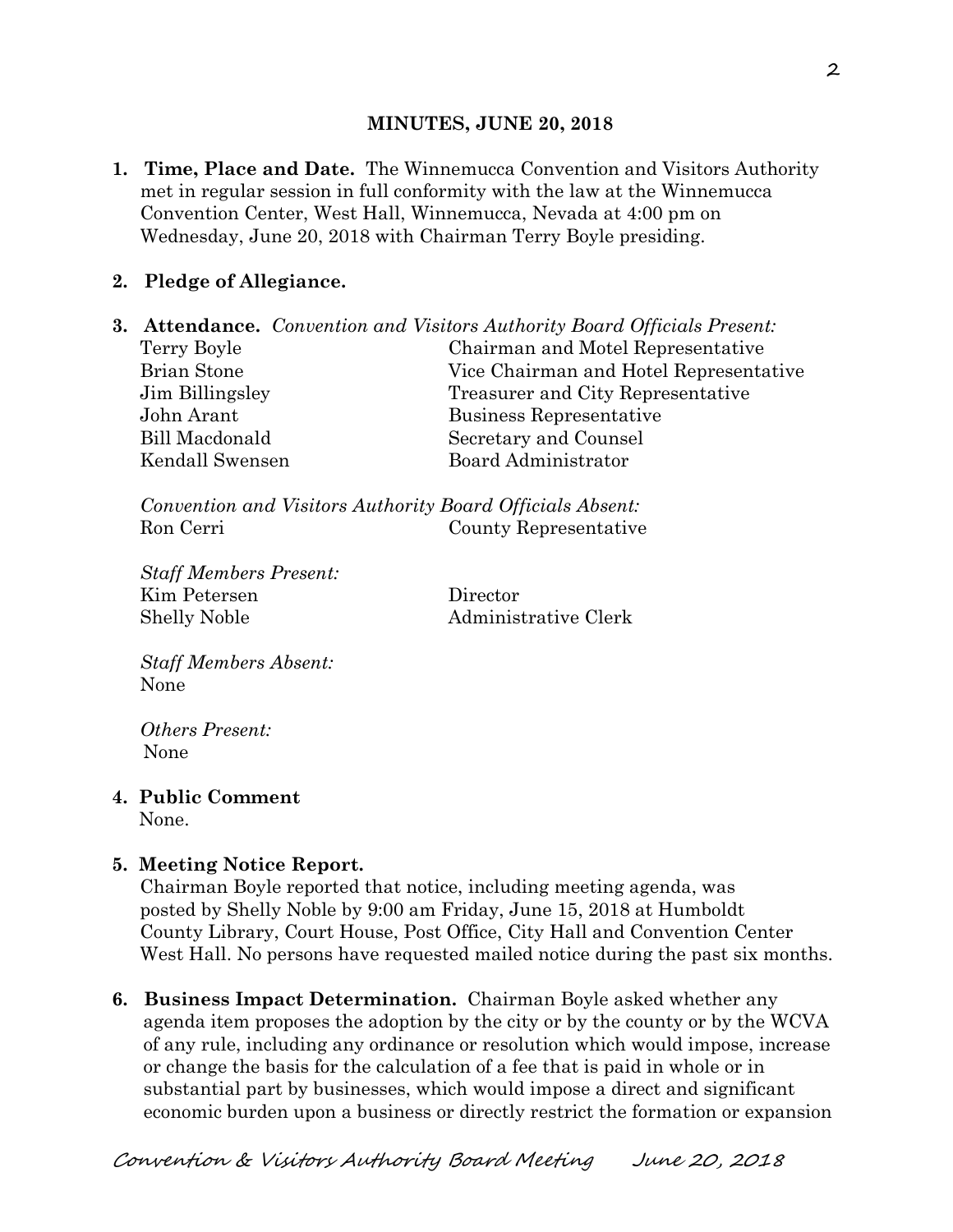of a business, pursuant to NRS Chapter 237? The Chairman called for board or public input thereon; there was none. Action will be taken.

 *Jim Billingsley made a motion that there appears to be no business impacting fee matter on today's agenda. The motion carried, 3-0.* John Arant was not present for this vote.

# **7. Minutes, Review & Action**

Prior meeting minutes of May 23, 2018. *Brian Stone made a motion to accept the minutes of the May 23, 2018 meeting. Motion carried, 4-0.* 

**8. Claims, Review & Action** The following claims, which had been submitted in list form to the board members for review with their 3-day meeting notice and agenda, with the opportunity to obtain further information before or at the meeting, were submitted for payment and approved on June 20, 2018:

| BANK ACCOUNT      | <b>CHECK NUMBERS</b> | <b>AMOUNT</b> |
|-------------------|----------------------|---------------|
| Nevada State Bank | 22744-22819          | \$306,159.40  |

*Brian Stone made a motion to approve all claims as submitted. The motion carried, 3-0.* John Arant was not present for this vote.

### **9. General Business, for discussion & possible action**

**9.1 Accommodations tax 9-month refund requests, for possible action Leary (\$518.40), Palmer (\$383.10), Simpson (\$648), Karpyak (\$388.80),** 

**Mercado (\$533)** 

*Terry Boyle made a motion to approve the accommodation tax 9-month refunds for Jeremy Leary (\$518.40), James Palmer (\$383.10), Larry Simpson (\$648), Joseph Karpyak (\$388.80), Salvador Mercado (\$533). Motion carried, 3-0.* John Arant was not present for this vote.

### **10. Director's Report.**

### **10.1 Financial reports on WCVA events**

The bank reconciliations for Ranch Hand Rodeo and Tri-County Fair were included in the board packets for review.

### **10.2 Update on Winnemucca Events Complex campground/stall project, for information**

The campsites and additional sewer hookups are completed. The WEC staff is finishing up on the new covered horse pens. Then they will concentrate on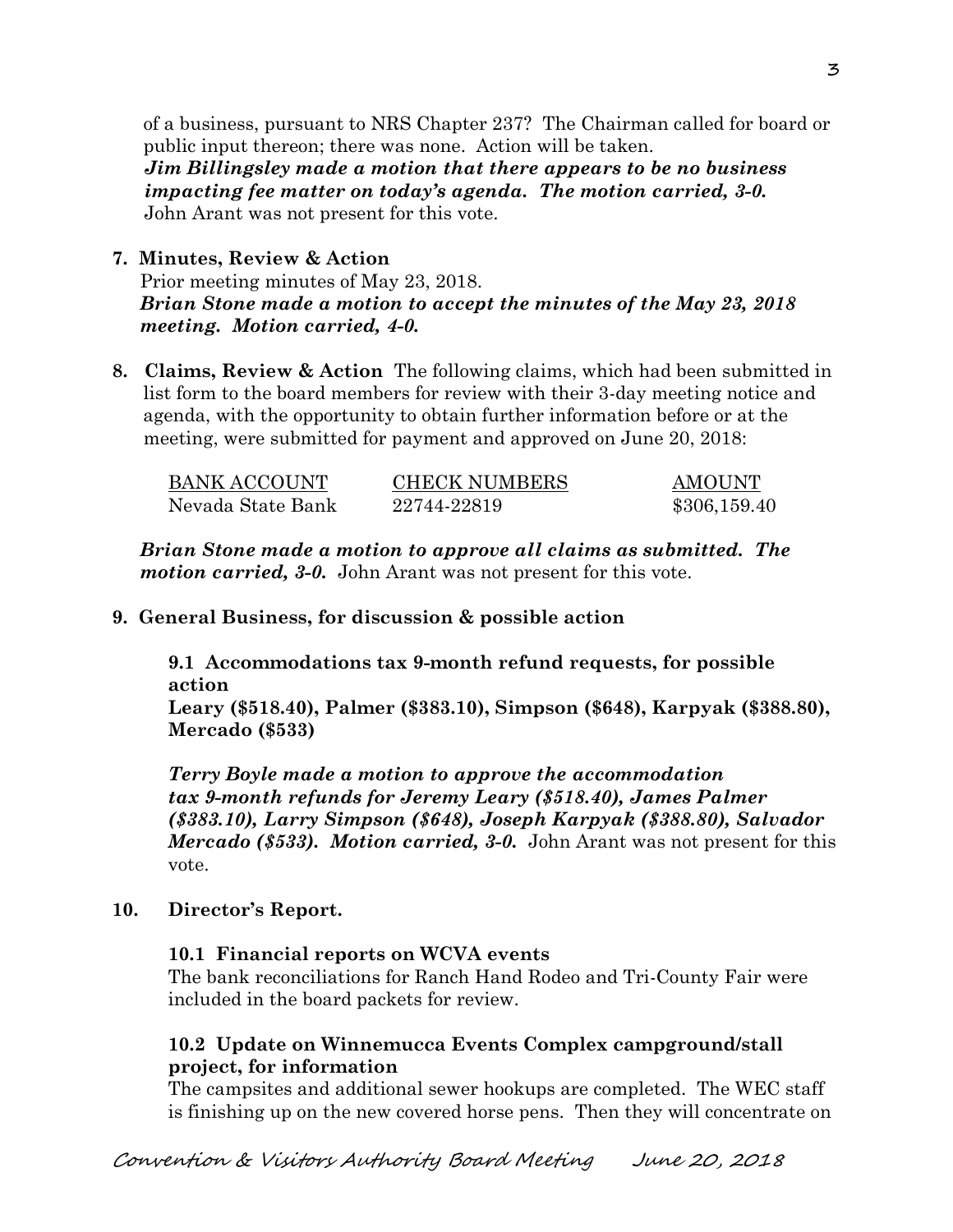getting the alley ways set up and general clean-up before the horse show this weekend, followed by Silver State International Rodeo next week.

# **11. Secretary and Counsel, Monthly report, for discussion & possible action**

## **11.1 Review report for June, for information**

Bill's report was included in the meeting packets available online. Bill will have updates on several of these items at next month's meeting.

#### **11.2 Delinquencies review, for information**

There are no delinquencies at this time.

# **11.3 Possible update on electronic marquee project for Joe Mackie Hall, for information**

No report.

**11.4 Joe Mackie Hall exterior & message sign report, for information**  No report.

**11.5 WEC Sound System project report, for information**  No report.

**11.6 Shooting the West Secretary of State filing, for information**  Bill had this almost completed and will be submitting it to the Secretary of State.

**11.7 Run-A-Mucca Secretary of State filing, for information**  No report.

**11.8 Run-A-Mucca charitable lottery report, for information**  No report.

# **11.9 End of Fiscal Year publication for State Taxation, for Information**

The budget hearing for the 2018-19 WCVA budget was held on May 23. The public hearing notice was published prior to this hearing. The final budget has been approved and is filed with the Department of Taxation and with City and County Clerks.

# **12. Board Administrator.**

# **12.1 Financial Reports, for discussion**

Room tax cash collections continue to increase over last year.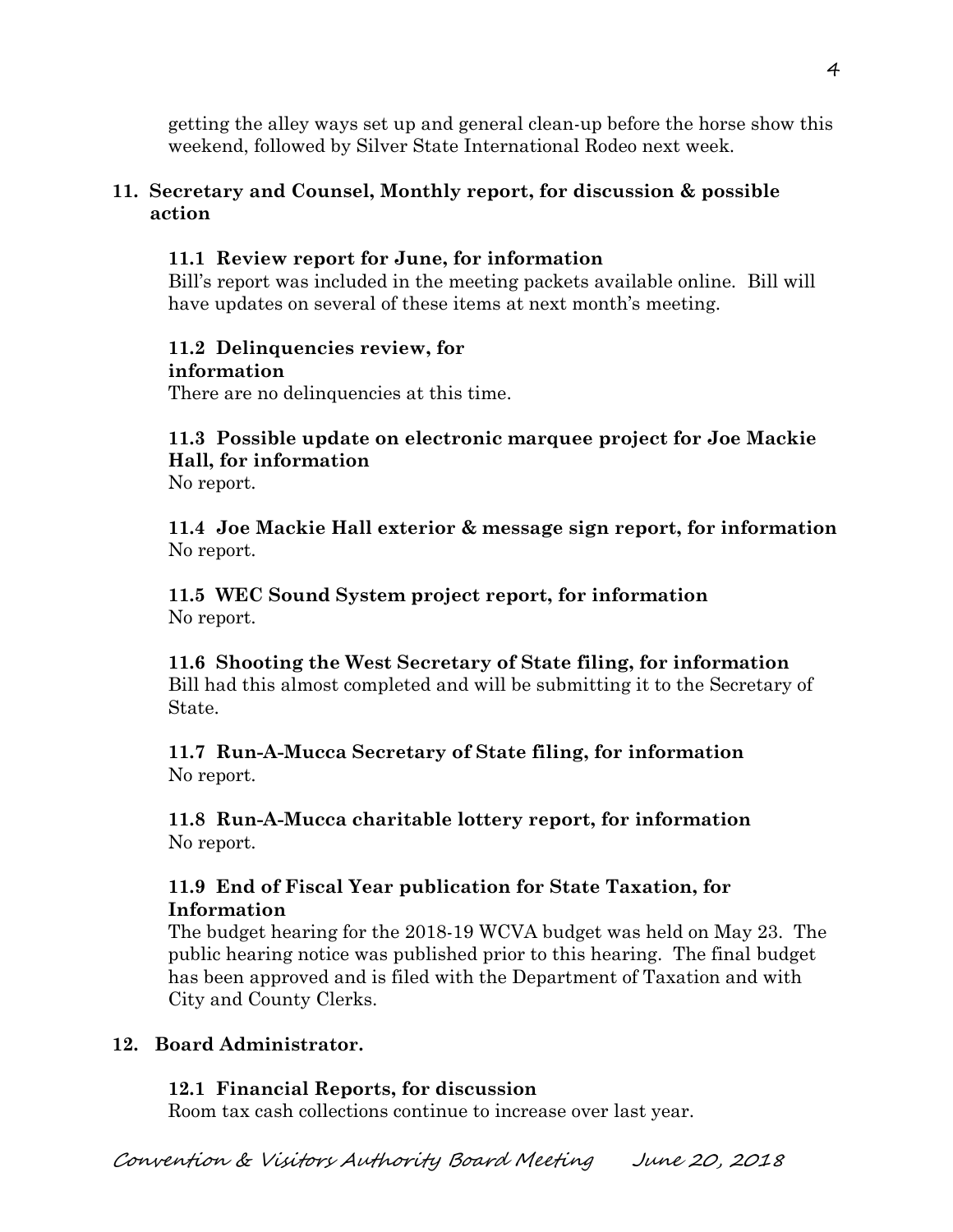### **12.2 Budget Augmentations and Transfers to FY 2018 WCVA Budget, for possible action**

Kendall presented a preliminary augmentation to the board for consideration but it did not totally cover the amount of capital outlay for the year. Due to higher than expected costs on the WEC Pavilion project, the Board asked Kendall to do some additional research into WCVA expenditures for this year to see if these additional project expenses can be covered by other funds in the budget not expended by WCVA throughout this year. WCVA has, traditionally, been conservative in their expenses and the board is hopeful that by looking at our expenditures in more detail we can cover this amount so that we can get a "clean" audit report for the year. Kendall agreed to this. Once other reports have been made, this meeting will be continued until 3 pm tomorrow. Those present stated they could be here tomorrow at 3 pm to discuss this further.

### **13. Other reports**

### **13.1 Shooting the West**

Michelle and Kim have been working on the transition to WCVA producing this event in 2019. Michelle prepared a report for the board outlining what has been done so far.

### **13.2 Run-A-Mucca report**

Darrel has prepared a report with the financial information we have to date. He reported that there were 323 registrations and, at this time, the event lost \$26,693. Darrel is anticipating some other money to come in so a final report will be presented to the board in July. Board members noted that instead of the estimated numbers for this year that are included on the spreadsheet, that last year's actual numbers be included so that they can compare the two.

### **13.3 USA Youth Wrestling**

Jim reported that USA Wrestling is interested in bringing their event back here after several years at another location. John Brooks has been into the office to look at dates for next year. The weekend in March that they held their event in the past is now booked with the archery tournament but Kim felt that we could work with the archery tournament to move their tournament date if this was the date that USA Wrestling is interested in. Jim will keep this board updated as discussions move forward.

## **14. Public Comment**

None.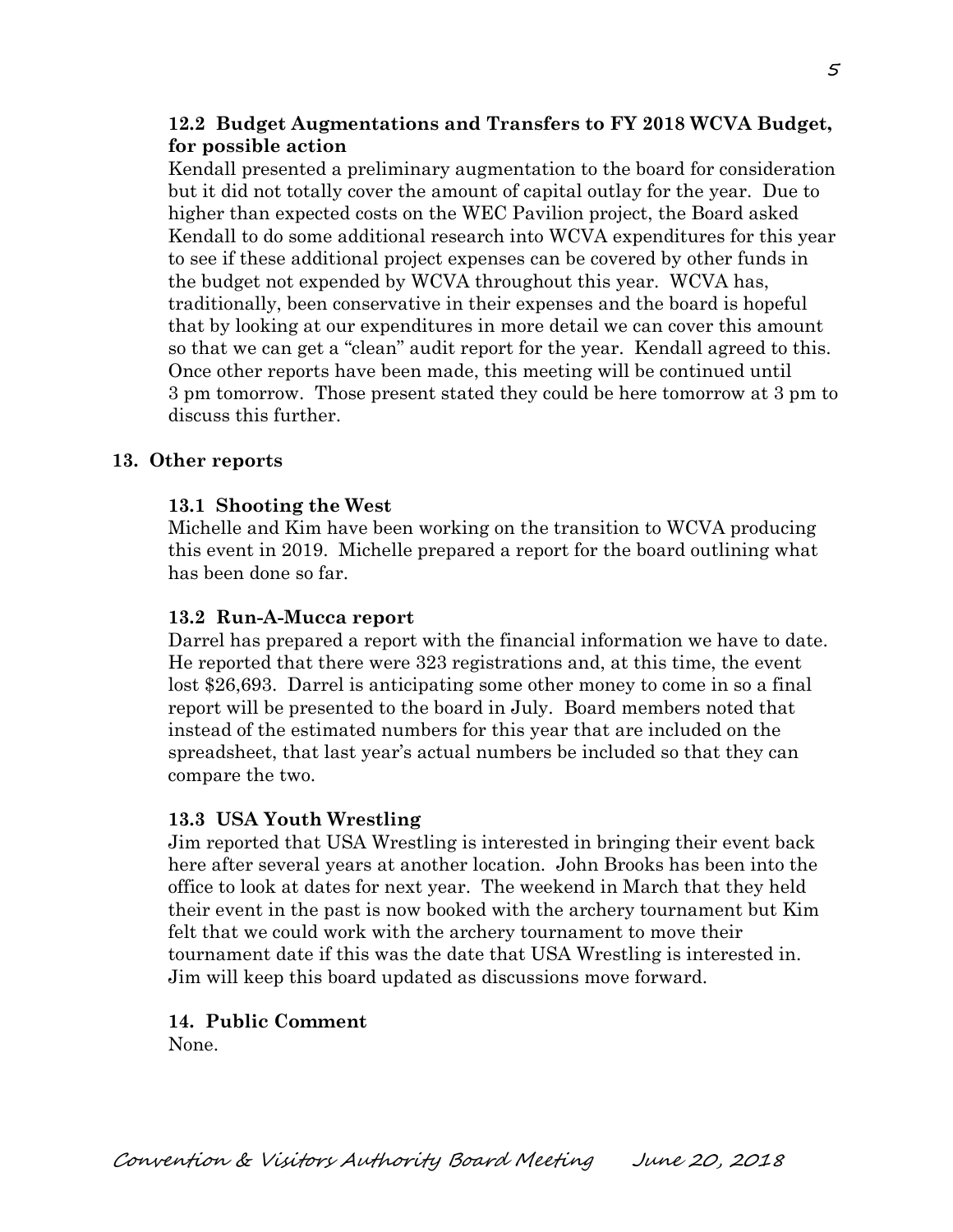**15. Regular Business. Next Meeting. The Board confirmed the next regular meeting date of Wednesday, July 18, 2018, 4:00 pm.** 

**16. Meeting continued.** *Jim Billingsley made a motion to continue this meeting until 3 pm tomorrow, June 21 in the West Hall of the Winnemucca Convention Center, when this board will re-convene to discuss the WCVA 2018 Budget Augmentations and Transfers. Motion carried, 4-0.*

**June 21, 2018 3 pm, West Hall, Winnemucca Convention Center** 

**Present: Terry Boyle, Brian Stone, Jim Billingsley, Bill Macdonald, Kendall Swensen, Kim Petersen, Shelly Noble.** 

Terry called the meeting to order and acknowledged the quorum present, Brian, Jim and himself.

A copy of the latest budget augmentations and transfers was emailed to board members earlier this afternoon after Kendall did some additional research into possible sources of funds to cover the funds expended on the WEC Pavilion project. He was successful but did note that some of these budget items may be quite close when it comes time for the completion of the 2018 audit.

*Jim Billingsley made a motion to approve the WCVA FY 2018 Budget Augmentations & Transfers as presented and to approve the resolution reflecting these changes as prepared by Bill Macdonald. Motion carried, 3-0.* Copies of the resolution were signed and Bill will distribute to the appropriate agencies.

## **17. Adjourn.** *Jim Billingsley made a motion to adjourn this meeting. Motion carried, 3-0.*

The meeting was adjourned to the next regular meeting, or to the earlier call of the Chairman or to the call of any three (3) members of the Board on three (3) working days notice.

Respectfully submitted,

Shelly Noble